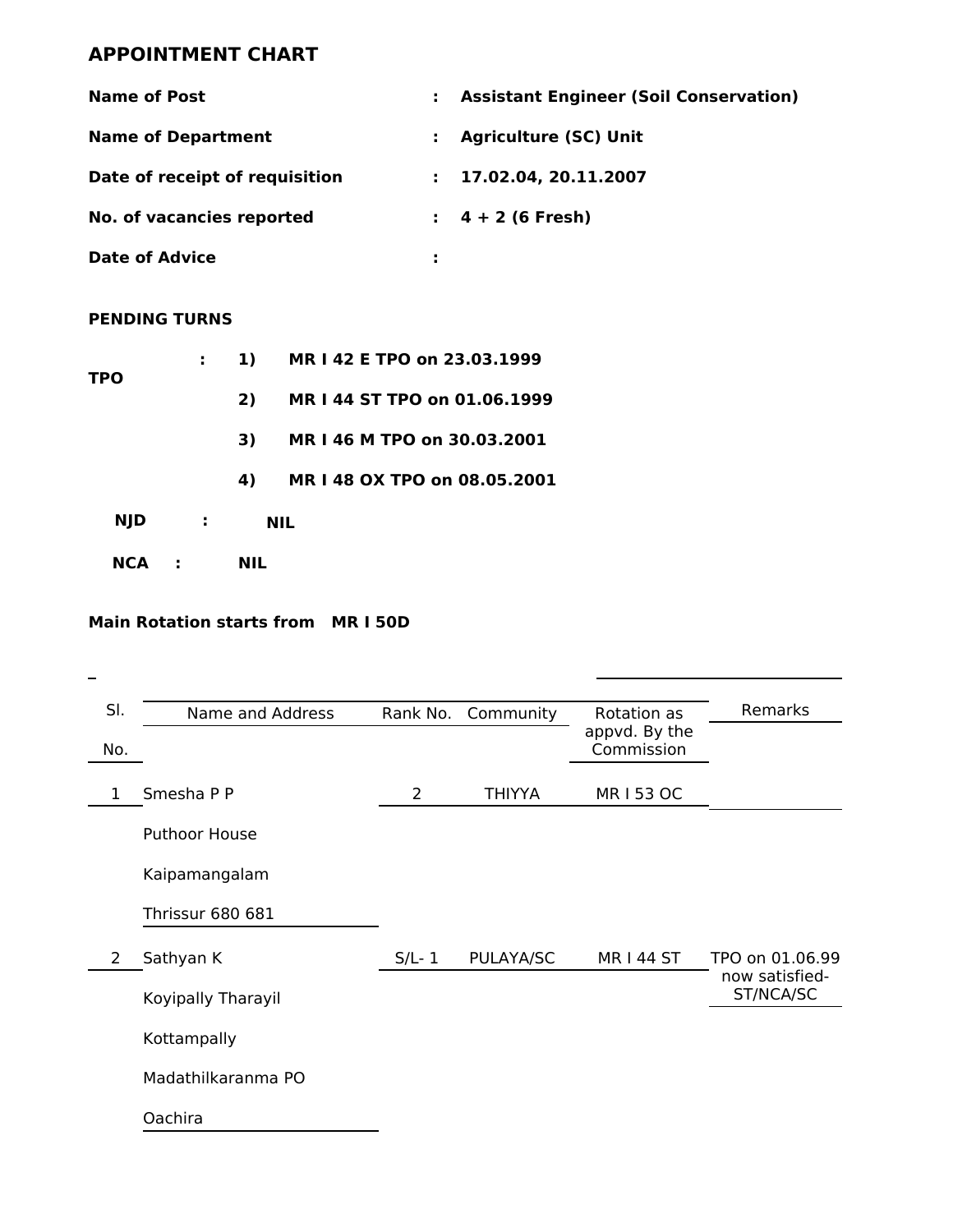Kollam 690 526 3 Mubarak C K C K House Mongam P O Malappuram PIN 673 642 10 MAPPILA MR I 46 M TPO on 30.03.2001 now satisfied **MRI 50D TPO to keep 50% rule** 4 Bobby Eappan Pedikkattu Kunnel Keerampara P O Ernakulam 686691 1 MR I 51 OC

## **MR I 52 SC TPO to keep 50% rule**

| 5 | Sheeja Rajan V R               | 7 | <b>EZHAVA</b> | <b>MR142E</b> | TPO on 23.03.99<br>now satisfied |
|---|--------------------------------|---|---------------|---------------|----------------------------------|
|   | S R Nivas                      |   |               |               |                                  |
|   | Kuzhiyil Mukku                 |   |               |               |                                  |
|   | <b>Near Fire Station</b>       |   |               |               |                                  |
|   | Market Road                    |   |               |               |                                  |
|   | Attingal PO                    |   |               |               |                                  |
|   | Trivandrum 695001              |   |               |               |                                  |
|   | MR I 54 E TPO to keep 50% rule |   |               |               |                                  |
| 6 | Babu T                         | 3 |               | MR I 55 OC    |                                  |
|   | Thekkoottu House               |   |               |               |                                  |
|   | Chalakudi (West) PO            |   |               |               |                                  |
|   | Chalakudi                      |   |               |               |                                  |
|   | <b>Thrissur 680 307</b>        |   |               |               |                                  |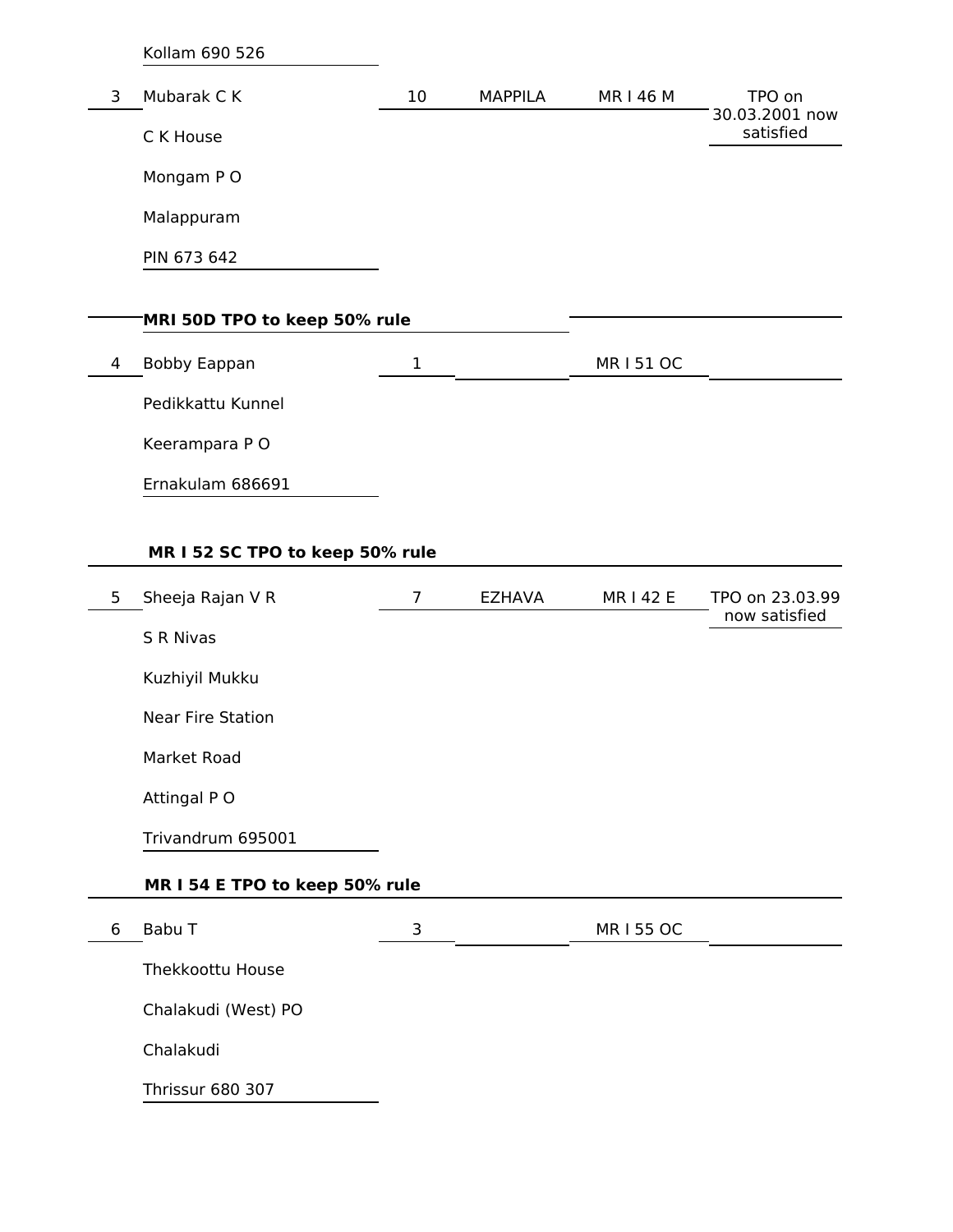|                 | <b>OC</b> | BС | <b>TOTAL</b> |
|-----------------|-----------|----|--------------|
| <b>Previous</b> | -         | -  |              |
| <b>Present</b>  | З         | 3  | 6            |
| <b>Total</b>    | 3         | 3  | 6            |
|                 |           |    |              |

#### **LIST OF UNFILLED TURN OF COMMUNITIES**

**Nil**

**for Secretary,**

#### **KERALA PUBLIC SERVICE COMMISSION**

## **APPOINTMENT CHART**

| <b>Name of Post</b>            |                | <b>Assistant Engineer (Soil Conservation)</b> |
|--------------------------------|----------------|-----------------------------------------------|
| <b>Name of Department</b>      |                | <b>Agriculture (SC) Unit</b>                  |
| Date of receipt of requisition | t i            | 17.07.2008                                    |
| No. of vacancies reported      | $\mathbf{1}$ 2 |                                               |
| <b>Date of Advice</b>          |                | 04.08.2008                                    |

#### **PENDING TURNS**

| <b>TPO</b> |             | 1) | MR I 48 OX TPO on 08.05.2001    |
|------------|-------------|----|---------------------------------|
|            |             | 2) | Mr I 50 D TPO on 16.06.2008     |
|            |             | 3) | Mr I 52 SC TPO on 16.06.2008    |
|            |             | 4) | MR I 54 E TPO on 16.06.2008     |
| NJD        | $\sim 1000$ |    | <b>NIL</b>                      |
| NCA        |             |    | MR I 44 ST/NCA/SC on 16.06.2008 |

**Main Rotation starts from MR I 56 M**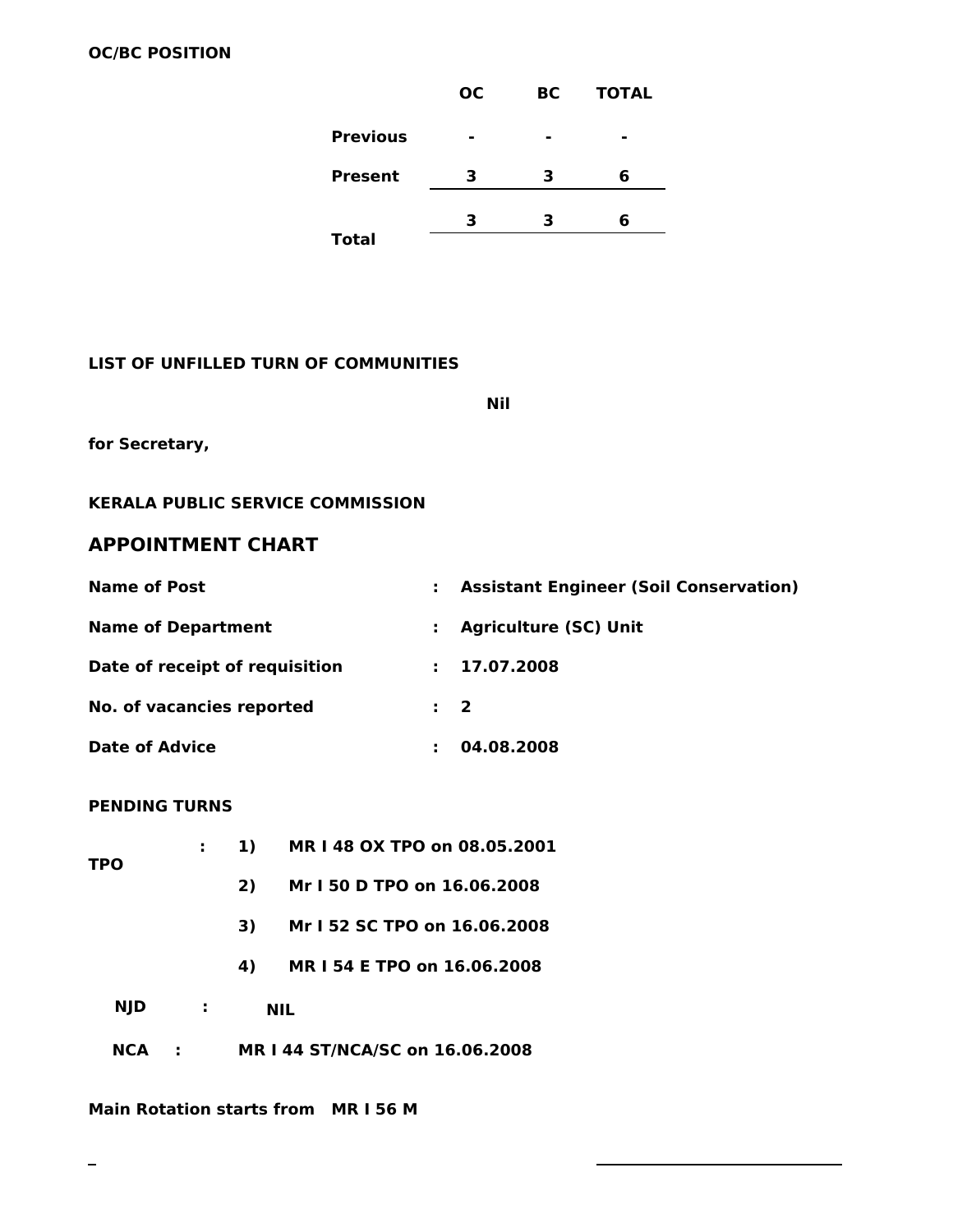| SI. | Name and Address | Rank No. Community |  | Rotation as                 | Remarks |
|-----|------------------|--------------------|--|-----------------------------|---------|
| No. |                  |                    |  | appvd. By the<br>Commission |         |
|     | Bhama K S        | 4                  |  | MR I 57 OC                  |         |
|     | Saji Bhavanam    |                    |  |                             |         |
|     | Maloor P O       |                    |  |                             |         |
|     | Pathanapuram     |                    |  |                             |         |
|     | Kollam 689 695   |                    |  |                             |         |

## **OC/BC POSITION**

|                 | <b>OC</b> | BC. | <b>TOTAL</b> |  |
|-----------------|-----------|-----|--------------|--|
| <b>Previous</b> | з         | 3   | 6            |  |
| <b>Present</b>  | 1         | ı.  | 2            |  |
|                 |           |     | 8            |  |
| <b>Total</b>    |           |     |              |  |

## **LIST OF UNFILLED TURN OF COMMUNITIES**

**OX - 1**

**for Secretary,**

### **KERALA PUBLIC SERVICE COMMISSION**

## APPOINTMENT CHART

File No. RIC (2) 18040/08/GW

| <b>Name of Post</b>                                |                      | <b>Assistant Engineer (Soil Conservation)</b> |
|----------------------------------------------------|----------------------|-----------------------------------------------|
| <b>Name of Department</b>                          |                      | <b>Agriculture (SC) Unit</b>                  |
| Date of receipt of the reporting of the<br>vacancy | $\ddot{\phantom{a}}$ | 22.11.2008                                    |
| No. of vacancies reported                          |                      | 1 NJD                                         |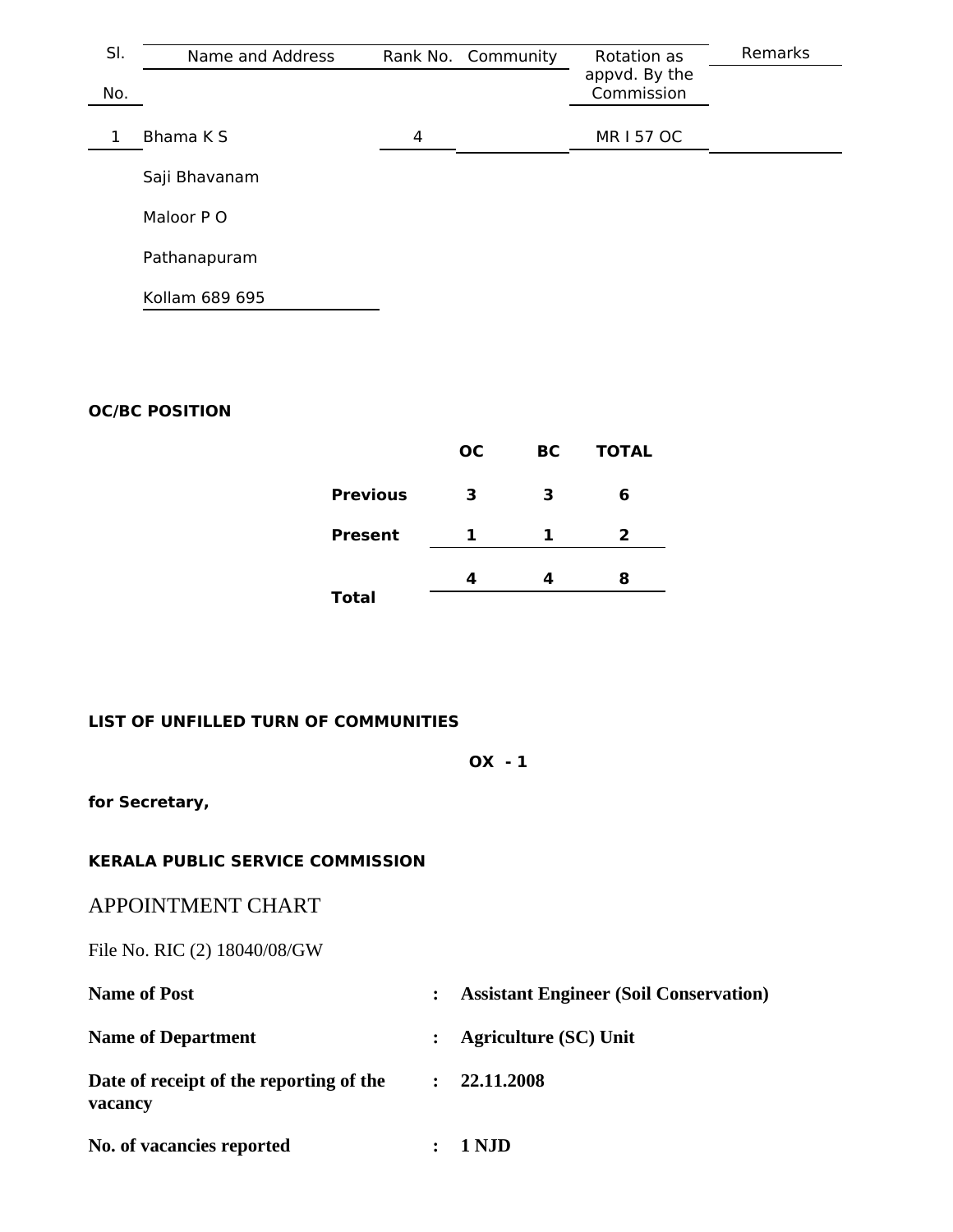# **PENDING TURNS**

|            | ∶            | 1) | MR I 50 D TPO on 16.06.2008        |
|------------|--------------|----|------------------------------------|
| TPO        |              | 2) | MR I 52 SC TPO on 16.06.2008       |
|            |              | 3) | MR I 54 E TPO on 16.06.2008        |
|            |              | 4) | MR I 56 M TPO on 04.08.2008        |
| <b>NJD</b> | $\mathbf{L}$ |    | MR I 57 OC on 04.08.2008 (Present) |
| NCA        |              |    | MR I 44 ST/NCA/SC on 16.06.2008    |

# **Main Rotation starts from MR I 56 M**

| Sl. | Name and Address        |   | Rank No. Community Rotation as appvd.               | Remarks |
|-----|-------------------------|---|-----------------------------------------------------|---------|
| No. |                         |   | By the<br>Commission                                |         |
| 1   | <b>Abigale K S</b>      | 5 | NJD comp to MR I 57 OC on<br>04.08.08 now satisfied |         |
|     | Koppachivilakathu Veedu |   |                                                     |         |
|     | Palottuvila             |   |                                                     |         |
|     | Malayinkil PO           |   |                                                     |         |
|     | Trivandrum 695 571      |   |                                                     |         |
|     |                         |   |                                                     |         |

**OC/BC POSITION**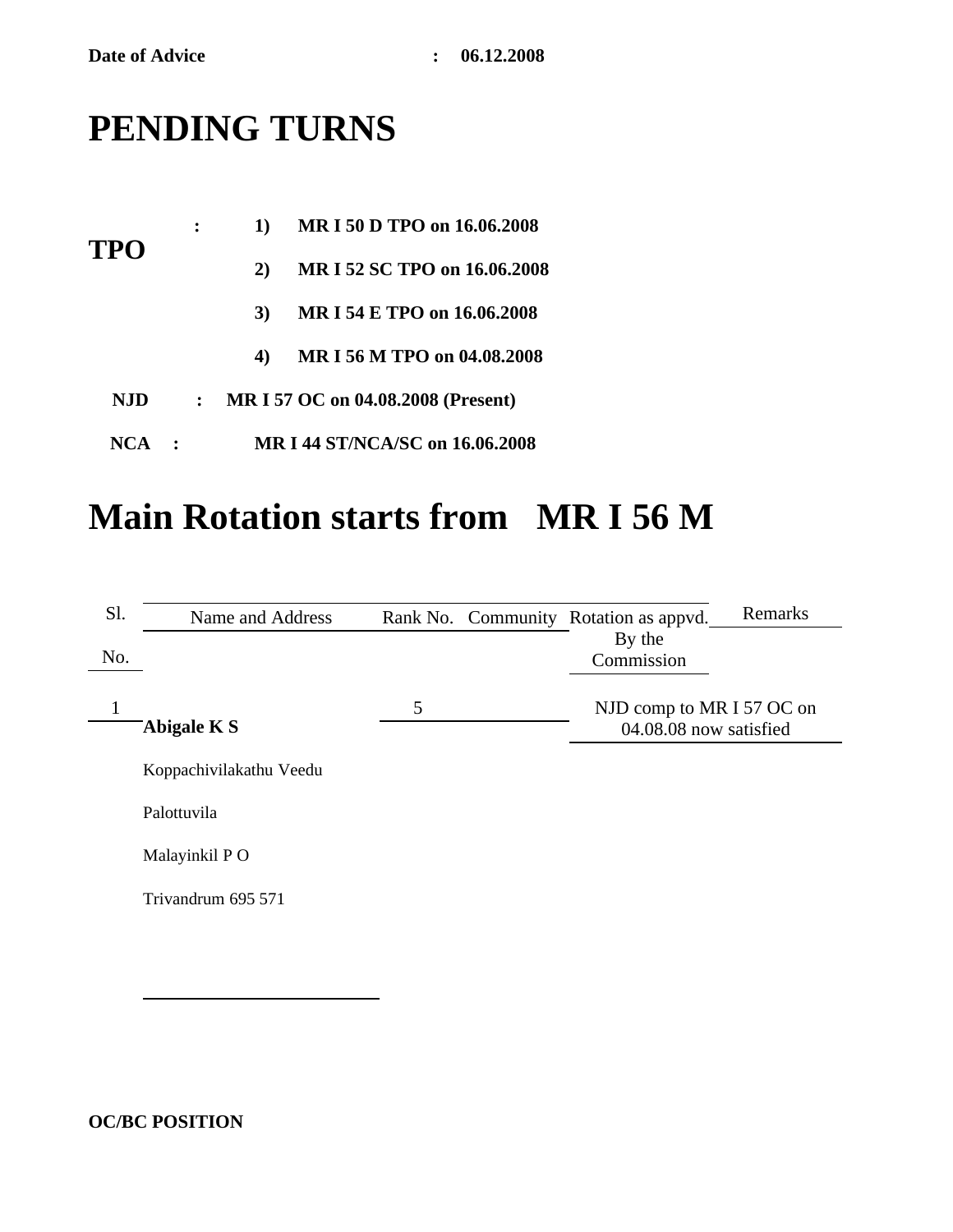**OC BC TOTAL**

**Previous**

**Present Not applicable since the vacancy is NJD**

**Total**

## LIST OF UNFILLED TURN OF COMMUNITIES

**Nil**

**for Secretary,**

## **KERALA PUBLIC SERVICE COMMISSION**

## **APPOINTMENT CHART**

| <b>Name of Post</b>            | ÷. | <b>Assistant Engineer (Soil Conservation)</b> |
|--------------------------------|----|-----------------------------------------------|
| <b>Name of Department</b>      | ÷. | <b>Agriculture (SC Unit)</b>                  |
| Date of receipt of requisition | ÷. | 26.08.2009                                    |
| No. of vacancies reported      |    | $: 2$ Fresh                                   |
| <b>Date of Advice</b>          |    | 14.09.2009                                    |

### **PENDING TURNS**

| NCA        |            |    | MR   44 ST/NCA/SC on 16.06.2008 |
|------------|------------|----|---------------------------------|
| <b>NJD</b> | $\sim 100$ |    | <b>NIL</b>                      |
|            |            | 4) | MR I 56 M TPO on 04.08.2008     |
|            |            | 3) | MR I 54 E TPO on 16.06.2008     |
|            |            | 2) | MR I 52 SC TPO on 16.06.2008    |
| TPO        |            | 1) | MR I 50 D TPO on 16.06.2008     |

**Main Rotation starts from MR I 56 M**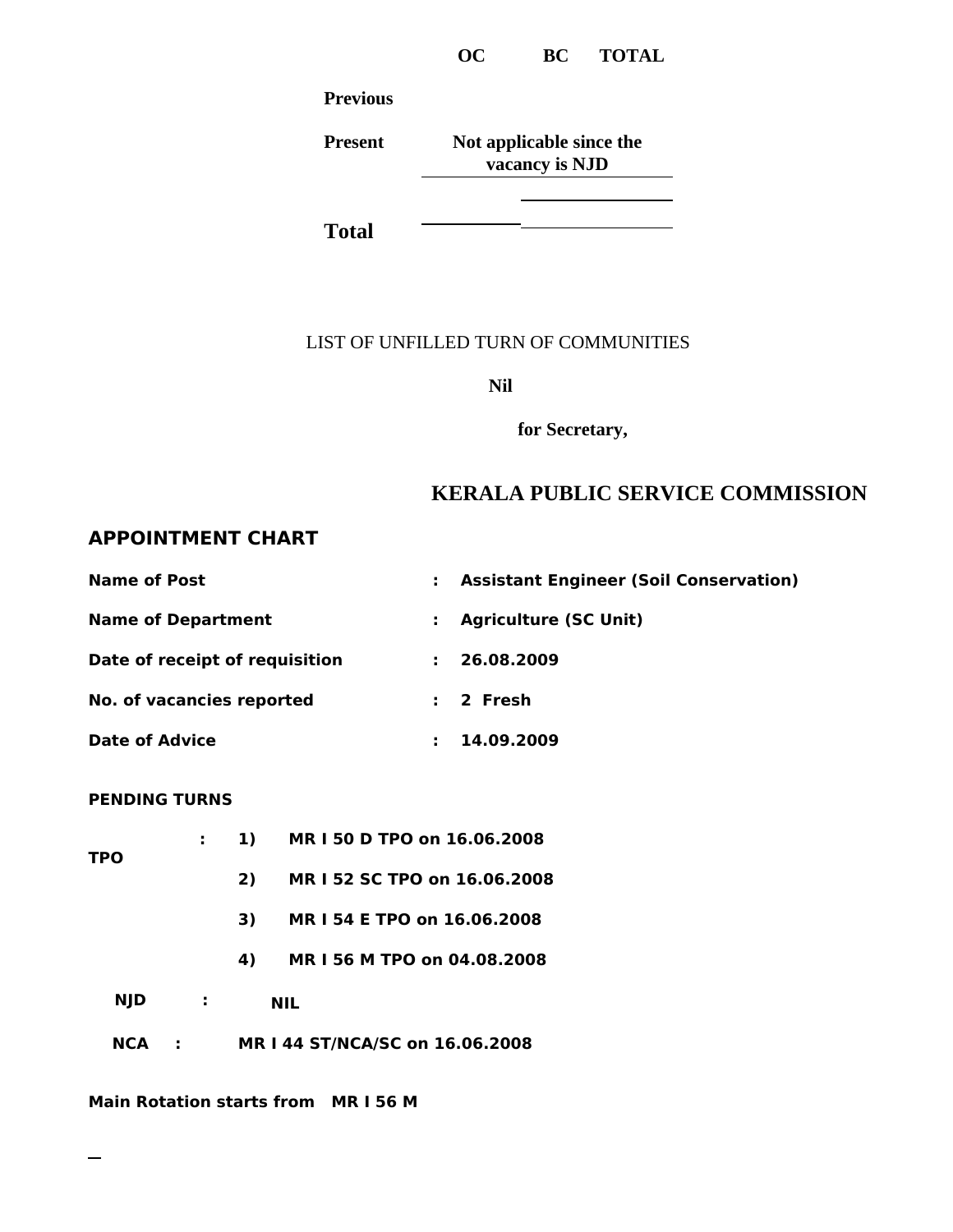| SI.            | Name and Address      |         | Rank No. Community | Rotation as                 | Remarks                                     |
|----------------|-----------------------|---------|--------------------|-----------------------------|---------------------------------------------|
| No.            |                       |         |                    | appvd. By the<br>Commission |                                             |
| $\mathbf{1}$   | <b>Neeba</b> Y        | $1-S/L$ | Dheevara           | <b>MRI 50D</b>              | MRI 50D TPO on<br>16.06.08 now<br>satisfied |
|                | Pallivathukkal        |         |                    |                             |                                             |
|                | Thekkenada P.O        |         |                    |                             |                                             |
|                | Vaikom                |         |                    |                             |                                             |
|                | Kottayam 686 142      |         |                    |                             |                                             |
| $\overline{2}$ | <b>Shamla Rasheed</b> | 8       |                    | <b>MR159 OC</b>             |                                             |
|                | Manjusimi             |         |                    |                             |                                             |
|                | Paravoor P.O          |         |                    |                             |                                             |
|                | Punnapra North        |         |                    |                             |                                             |
|                | Alappuzha 688014      |         |                    |                             |                                             |

### **OC/BC POSITION**

|                 | <b>OC</b> | <b>BC</b> | <b>TOTAL</b>   |
|-----------------|-----------|-----------|----------------|
| <b>Previous</b> | 4         | Δ         | 8              |
| <b>Present</b>  |           |           | $\overline{2}$ |
|                 |           |           |                |
| <b>Total</b>    | 5         | 5         | 10             |

## **LIST OF UNFILLED TURN OF COMMUNITIES**

**Nil**

**for Secretary,**

## **KERALA PUBLIC SERVICE COMMISSION**

### APPOINTMENT CHART

**Name of Post : Assistant Engineer (Soil Conservation)**